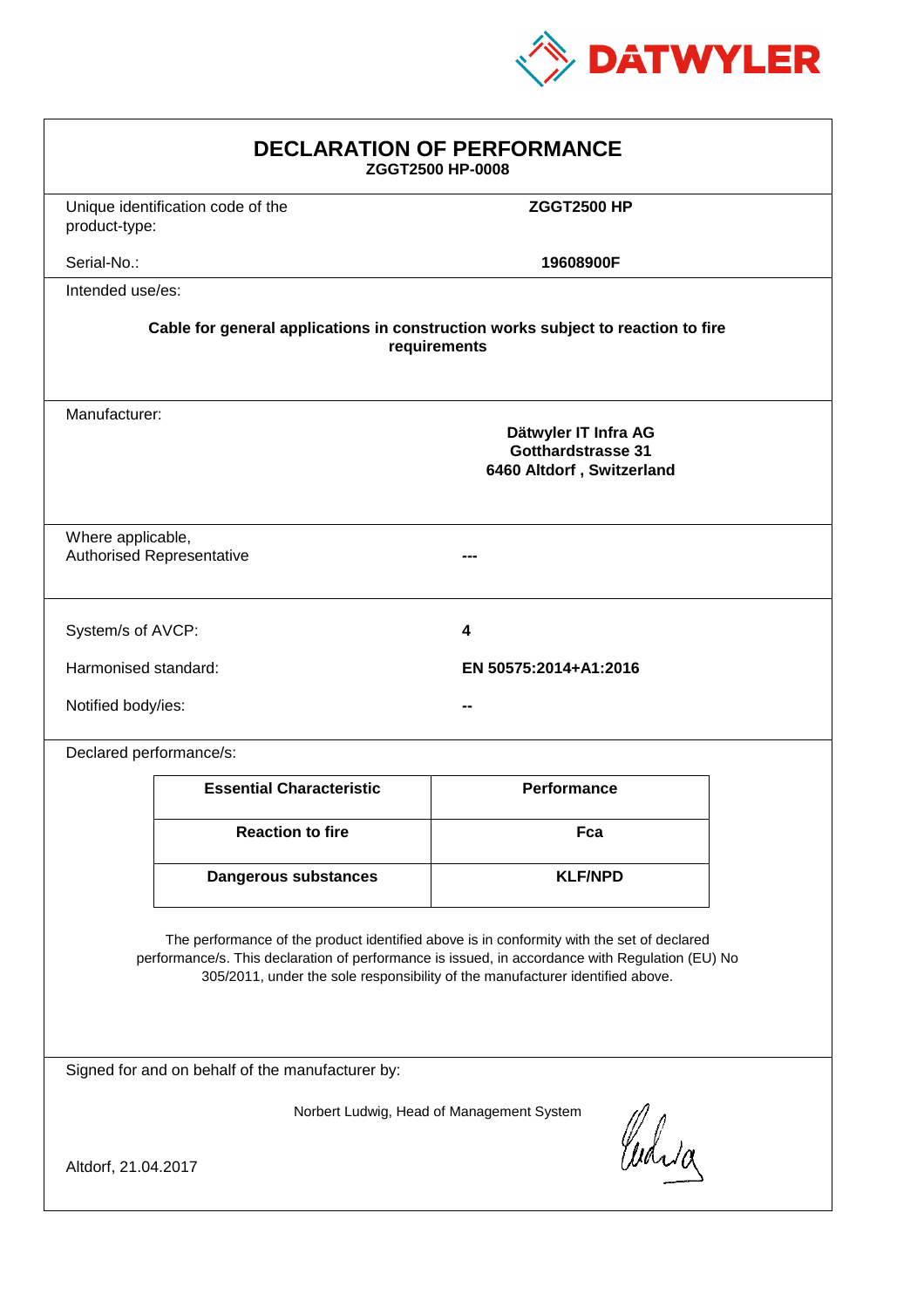

| LEISTUNGSERKLÄRUNG<br>ZGGT2500 HP-0008                                                                                                                                                                                                                     |                                       |                       |  |
|------------------------------------------------------------------------------------------------------------------------------------------------------------------------------------------------------------------------------------------------------------|---------------------------------------|-----------------------|--|
|                                                                                                                                                                                                                                                            | Eindeutiger Kenncode des Produkttyps: | <b>ZGGT2500 HP</b>    |  |
| Serien-Nr.:                                                                                                                                                                                                                                                |                                       | 19608900F             |  |
| Verwendungszweck(e):                                                                                                                                                                                                                                       |                                       |                       |  |
| Kabel/Leitung für allgemeine Anwendungen in Bauwerken in Bezug auf die<br>Anforderungen an das Brandverhalten                                                                                                                                              |                                       |                       |  |
| Hersteller:<br>Dätwyler IT Infra AG<br><b>Gotthardstrasse 31</b><br>6460 Altdorf, Switzerland                                                                                                                                                              |                                       |                       |  |
| Wo anwendbar, Bevollmächtigter:                                                                                                                                                                                                                            |                                       |                       |  |
| System(e) zur Bewertung und Überprüfung der<br>Leistungsbeständigkeit:<br>4                                                                                                                                                                                |                                       |                       |  |
| Harmonisierte Norm:                                                                                                                                                                                                                                        |                                       | EN 50575:2014+A1:2016 |  |
|                                                                                                                                                                                                                                                            | Notifizierte Stelle(n):               |                       |  |
| Erklärte Leistung(en):                                                                                                                                                                                                                                     |                                       |                       |  |
|                                                                                                                                                                                                                                                            | <b>Wesentliche Merkmale</b>           | Leistung              |  |
|                                                                                                                                                                                                                                                            | <b>Brandverhalten</b>                 | Fca                   |  |
|                                                                                                                                                                                                                                                            | Gefährliche Stoffe                    | <b>KLF/NPD</b>        |  |
| Die Leistung des vorstehenden Produkts entspricht der erklärten Leistung/den erklärten<br>Leistungen. Für die Erstellung der Leistungserklärung im Einklang mit der Verordnung (EU) Nr.<br>305/2011 ist allein der obengenannte Hersteller verantwortlich. |                                       |                       |  |
| Unterzeichnet für den Hersteller und im Namen des Herstellers von:                                                                                                                                                                                         |                                       |                       |  |
| Norbert Ludwig, Head of Management System<br>Cudia<br>Altdorf, 21.04.2017                                                                                                                                                                                  |                                       |                       |  |
|                                                                                                                                                                                                                                                            |                                       |                       |  |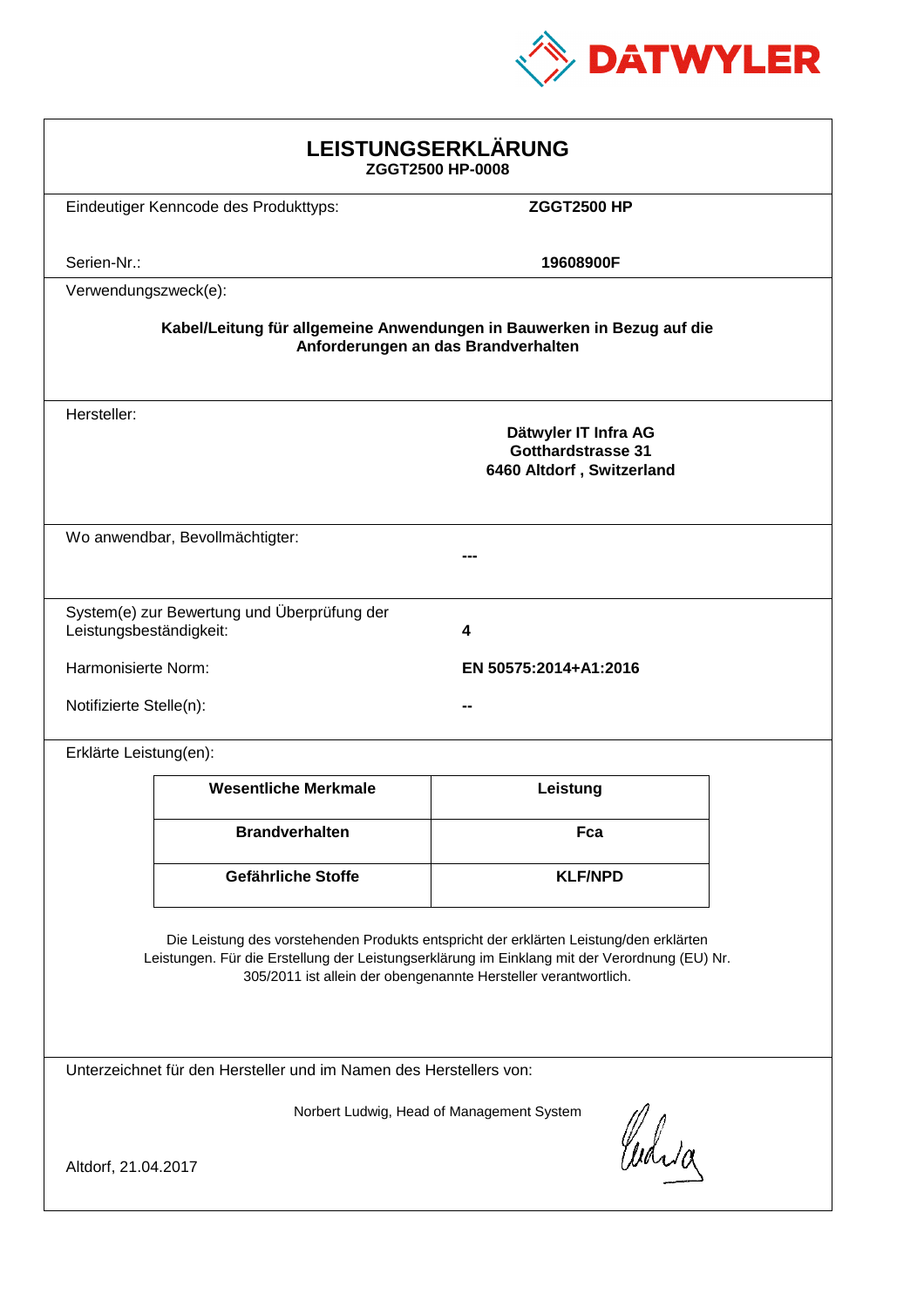

| <b>PRESTATIEVERKLARING</b><br>ZGGT2500 HP-0008                                                                                                                                                                                                                              |                                                        |                  |  |
|-----------------------------------------------------------------------------------------------------------------------------------------------------------------------------------------------------------------------------------------------------------------------------|--------------------------------------------------------|------------------|--|
| producttype:                                                                                                                                                                                                                                                                | Unieke identificatiecode van het<br><b>ZGGT2500 HP</b> |                  |  |
| Serienr.:                                                                                                                                                                                                                                                                   | 19608900F                                              |                  |  |
| Beoogd(e) gebruik(en):                                                                                                                                                                                                                                                      |                                                        |                  |  |
| Kabels voor algemene toepassingen in bouwwerken die onder<br>voorschriften inzake materiaalgedrag bij brand vallen                                                                                                                                                          |                                                        |                  |  |
| Fabrikant:<br>Dätwyler IT Infra AG<br><b>Gotthardstrasse 31</b><br>6460 Altdorf, Switzerland                                                                                                                                                                                |                                                        |                  |  |
| indien van toepassing, Gemachtigde:                                                                                                                                                                                                                                         |                                                        |                  |  |
| Het systeem of de systemen voor de<br>beoordeling en verificatie van de<br>4<br>prestatiebestendigheid:<br>Geharmoniseerde norm:<br>EN 50575:2014+A1:2016<br>Aangemelde instantie(s):                                                                                       |                                                        |                  |  |
| Aangegeven prestatie(s)                                                                                                                                                                                                                                                     |                                                        |                  |  |
|                                                                                                                                                                                                                                                                             | Essentiële kenmerken                                   | <b>Prestatie</b> |  |
|                                                                                                                                                                                                                                                                             | <b>Brandreactie</b>                                    | Fca              |  |
|                                                                                                                                                                                                                                                                             | Gevaarlijke stoffen                                    | <b>KLF/NPD</b>   |  |
| De prestaties van het hierboven omschreven product zijn conform de aangegeven prestaties. Deze<br>prestatieverklaring wordt in overeenstemming met Verordening (EU) nr. 305/2011 onder de exclusieve<br>verantwoordelijkheid van de hierboven vermelde fabrikant verstrekt. |                                                        |                  |  |
| Ondertekend voor en namens de fabrikant door:                                                                                                                                                                                                                               |                                                        |                  |  |
| Norbert Ludwig, Head of Management System<br>Curia<br>Altdorf, 21.04.2017                                                                                                                                                                                                   |                                                        |                  |  |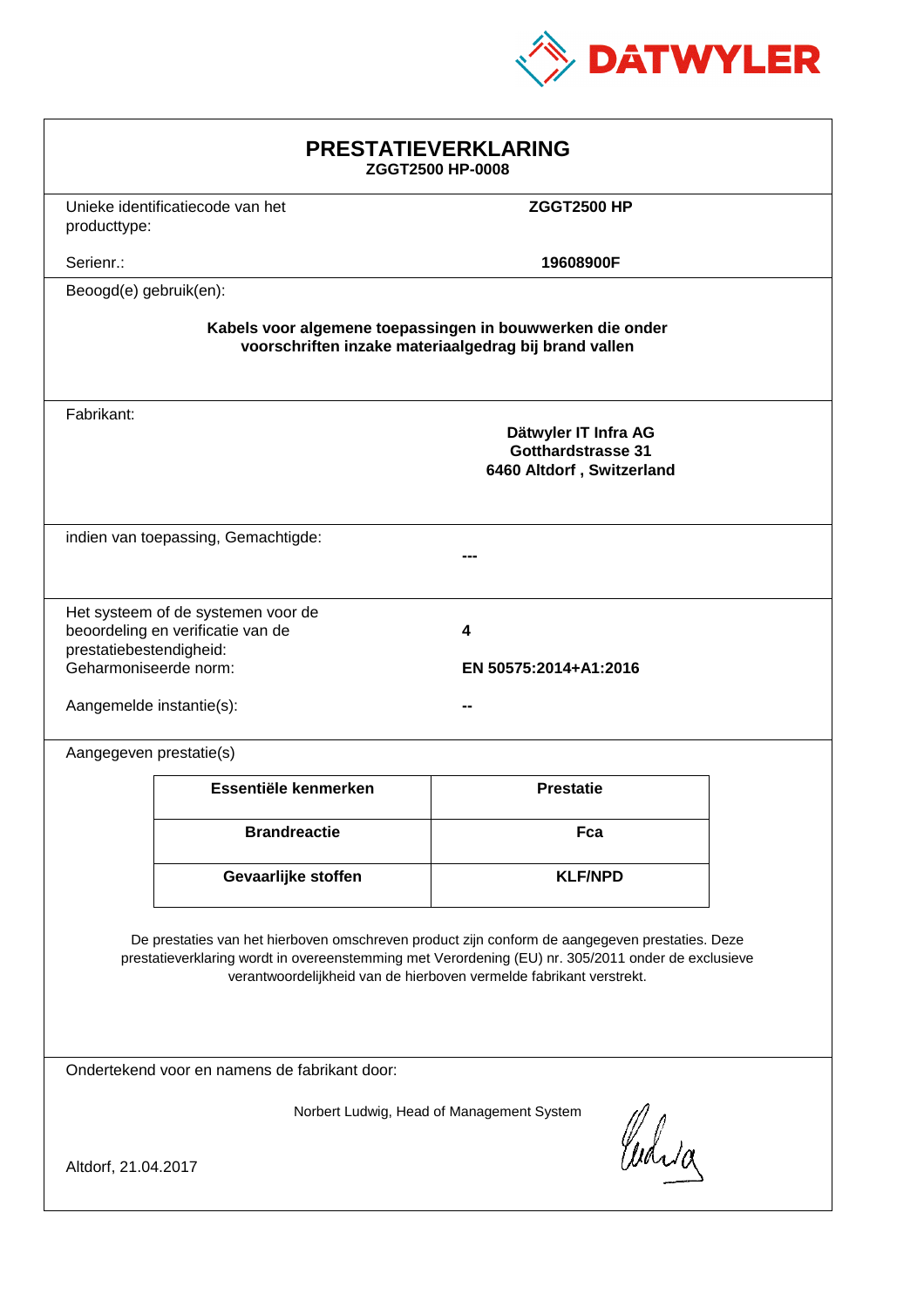

| DÉCLARATION DES PERFORMANCES<br>ZGGT2500 HP-0008                                                                                                                                                                                                                 |                                                                                |                            |  |
|------------------------------------------------------------------------------------------------------------------------------------------------------------------------------------------------------------------------------------------------------------------|--------------------------------------------------------------------------------|----------------------------|--|
| produit type:                                                                                                                                                                                                                                                    | Code d'identification unique du                                                | <b>ZGGT2500 HP</b>         |  |
| Numéro de série:                                                                                                                                                                                                                                                 |                                                                                | 19608900F                  |  |
| Usage(s) prévu(s):                                                                                                                                                                                                                                               |                                                                                |                            |  |
| Câble pour applications générales dans les ouvrages de construction soumis<br>aux exigences de réaction au feu                                                                                                                                                   |                                                                                |                            |  |
| Fabricant:                                                                                                                                                                                                                                                       | Dätwyler IT Infra AG<br><b>Gotthardstrasse 31</b><br>6460 Altdorf, Switzerland |                            |  |
|                                                                                                                                                                                                                                                                  | Le cas échéant, Mandataire                                                     |                            |  |
| performances:<br>Norme harmonisée:<br>Organisme(s) notifié(s):                                                                                                                                                                                                   | Système(s) d'évaluation et de<br>vérification de la constance des              | 4<br>EN 50575:2014+A1:2016 |  |
|                                                                                                                                                                                                                                                                  | Performance(s) déclarée(s):                                                    |                            |  |
|                                                                                                                                                                                                                                                                  | Caractéristique essentielle                                                    | <b>Performance</b>         |  |
|                                                                                                                                                                                                                                                                  | Réaction au feu                                                                | Fca                        |  |
|                                                                                                                                                                                                                                                                  | <b>Substances dangereuses</b>                                                  | <b>KLF/NPD</b>             |  |
| Les performances du produit identifié ci-dessus sont conformes aux performances déclarées.<br>Conformément au règlement (UE) no 305/2011, la présente déclaration des performances est<br>établie sous la seule responsabilité du fabricant mentionné ci-dessus. |                                                                                |                            |  |
| Signé pour le fabricant et en son nom par:                                                                                                                                                                                                                       |                                                                                |                            |  |
| Norbert Ludwig, Head of Management System<br>Curia<br>Altdorf, 21.04.2017                                                                                                                                                                                        |                                                                                |                            |  |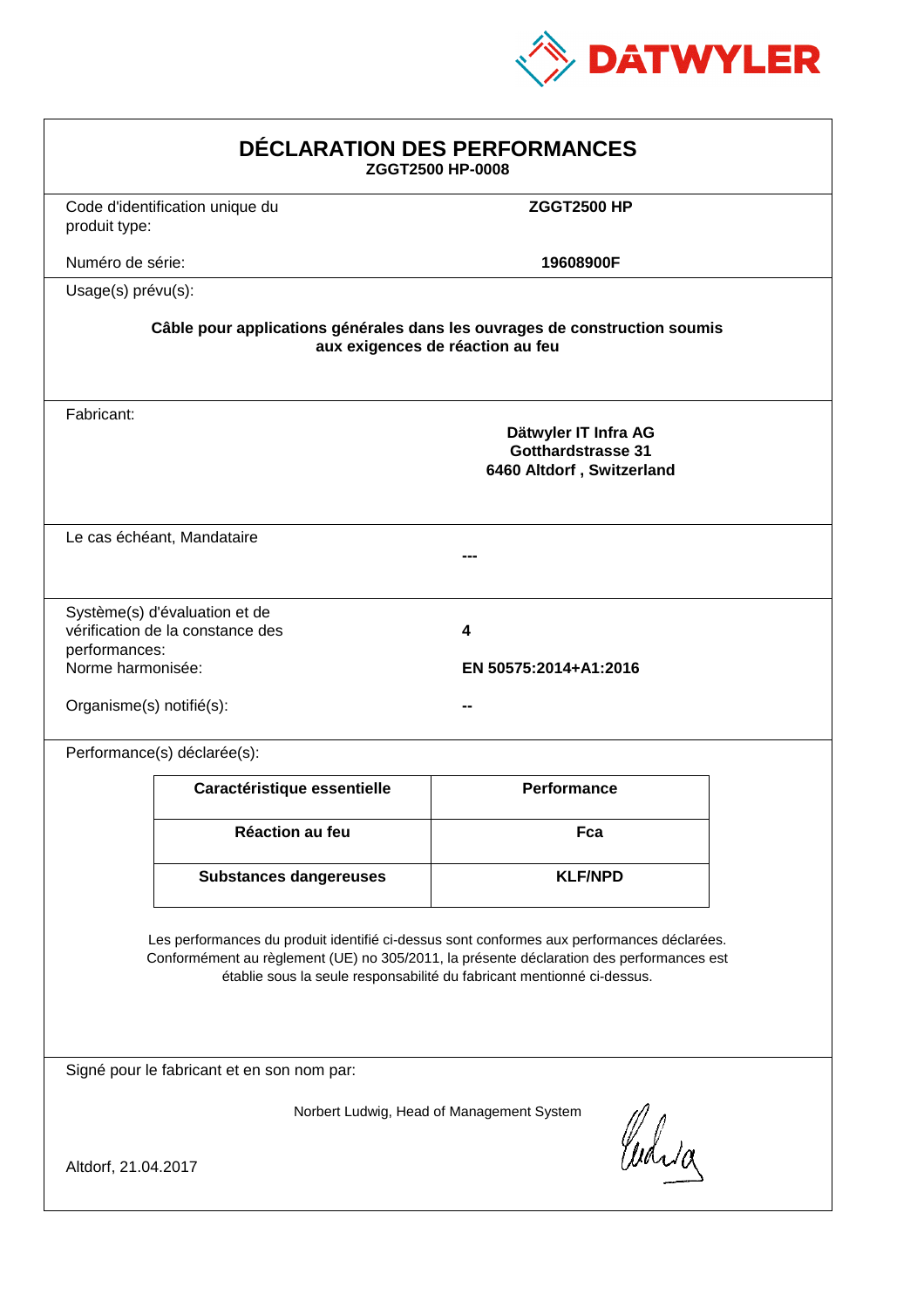

| <b>DECLARACIÓN DE PRESTACIONES</b><br>ZGGT2500 HP-0008                                                                                                                                                                                                                                         |                                                                                                                                                             |                     |  |  |
|------------------------------------------------------------------------------------------------------------------------------------------------------------------------------------------------------------------------------------------------------------------------------------------------|-------------------------------------------------------------------------------------------------------------------------------------------------------------|---------------------|--|--|
| producto tipo:                                                                                                                                                                                                                                                                                 | Código de identificación única del                                                                                                                          | <b>ZGGT2500 HP</b>  |  |  |
| Número de serie:                                                                                                                                                                                                                                                                               |                                                                                                                                                             | 19608900F           |  |  |
| Usos previstos:                                                                                                                                                                                                                                                                                |                                                                                                                                                             |                     |  |  |
| Cable sujeto a requisitos de reacción al fuego para aplicaciones generales en obras<br>de construcción                                                                                                                                                                                         |                                                                                                                                                             |                     |  |  |
| Fabricante:                                                                                                                                                                                                                                                                                    | Dätwyler IT Infra AG<br>Gotthardstrasse 31<br>6460 Altdorf, Switzerland                                                                                     |                     |  |  |
|                                                                                                                                                                                                                                                                                                | En su caso, Representante autorizado:                                                                                                                       |                     |  |  |
| (EVCP):                                                                                                                                                                                                                                                                                        | Sistemas de evaluación y verificación<br>de la constancia de las prestaciones<br>4<br>Norma armonizada:<br>EN 50575:2014+A1:2016<br>Organismos notificados: |                     |  |  |
|                                                                                                                                                                                                                                                                                                | Prestaciones declaradas:                                                                                                                                    |                     |  |  |
|                                                                                                                                                                                                                                                                                                | Característica esencial                                                                                                                                     | <b>Prestaciones</b> |  |  |
|                                                                                                                                                                                                                                                                                                | Reacción al fuego                                                                                                                                           | Fca                 |  |  |
|                                                                                                                                                                                                                                                                                                | <b>Sustancias peligrosas</b>                                                                                                                                | <b>KLF/NPD</b>      |  |  |
| Las prestaciones del producto identificado anteriormente son conformes con el conjunto de<br>prestaciones declaradas. La presente declaración de prestaciones se emite, de conformidad con<br>el Reglamento (UE) nº 305/2011, bajo la sola responsabilidad del fabricante arriba identificado. |                                                                                                                                                             |                     |  |  |
| Firmado por y en nombre del fabricante por:                                                                                                                                                                                                                                                    |                                                                                                                                                             |                     |  |  |
| Norbert Ludwig, Head of Management System<br>Curia<br>Altdorf, 21.04.2017                                                                                                                                                                                                                      |                                                                                                                                                             |                     |  |  |